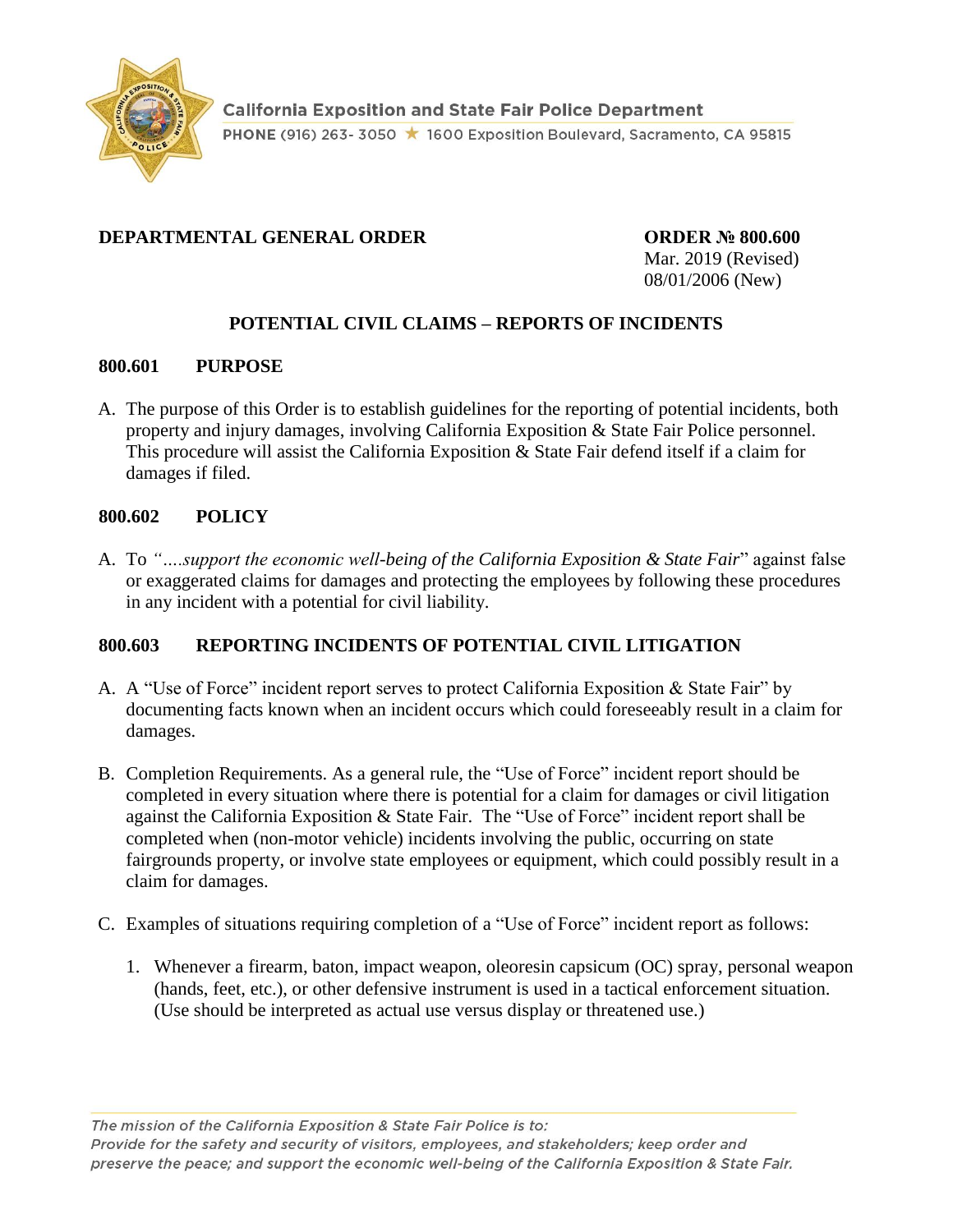### California Exposition & State Fair

Department General Order № 800.600, Potential Civil Claims – Reports Of Incidents

- 2. When the use of a control hold or handcuffs (including plastics handcuffs) on an individual results in apparent injury, complaint of injury, or a subsequent claim of injury by that individual.
- 3. When high-risk or felony procedures are used and the suspect(s) is later found to be an innocent party. (Due to the potential for a claim for emotional damages in this situation, the "Use of Force" incident report shall be completed regardless of any apparent injury, complaint of injury, or subsequent claim of injury.)
- D. The foregoing examples of potential civil litigation incidents, which shall be documented on the "Use of Force" incident report, are not all inclusive. It is expected that good judgment will always determine the need for documentation of employee actions at incidents which could give rise to civil liability for the state. When any doubt exists as to the necessity for the documentation of an incident, the "Use of Force" incident report shall be completed.
- E. The "Use of Force" incident report only needs to be prepared when there is no other report documenting the incident, such as a traditional arrest report. An example is: an officer is confronting a hostile crowd of individuals and uses an impact weapon to disperse the crowd. The subject of the impact weapon flees into the crowd, is never apprehended, and there is no arrest, and thus no arrest report. In this example, a "Use of Force" incident report shall be prepared documenting the use of force.
- F. Completion of "Use of Force" incident report. The procedures for completing the "Use of Force" incident report are as follows:
	- 1. The "Use of Force" incident report shall be completed by the involved employee, or supervisor if the employee is incapacitated or otherwise unavailable (e.g., injured, vacation, leave of absence, etc.). In the event that more than one police employee is involved in an incident which could give rise to civil liability, only one report need be completed. The other involved employees shall be listed as witnesses.
	- 2. The "Use of Force" incident report should be completed within 48 hours of the incident. The involved employee's printed name and signature (if the employee is available) shall be inserted in the spaces provided. If the employee is unavailable, the employee's supervisor shall complete and sign the "Use of Force" incident report as the preparer as well as the reviewing supervisor.
	- 3. The Casualty report should contain sufficient information in narrative form. The narrative description of the incident shall be factual. Opinions, conclusions or allegations concerning negligence by the state or state employees shall not be included. If additional information is required, it will be obtained by the California Office of the Attorney General through attorney/client communication.
	- 4. When the "Use of Force" incident report is prepared for liability purposes only, and there is no civil action pending, no attachments, (e.g. arrest reports, accident reports, CHP 180's etc.) are required. Only the "Use of Force" incident report shall be forwarded through the Chief of Police.